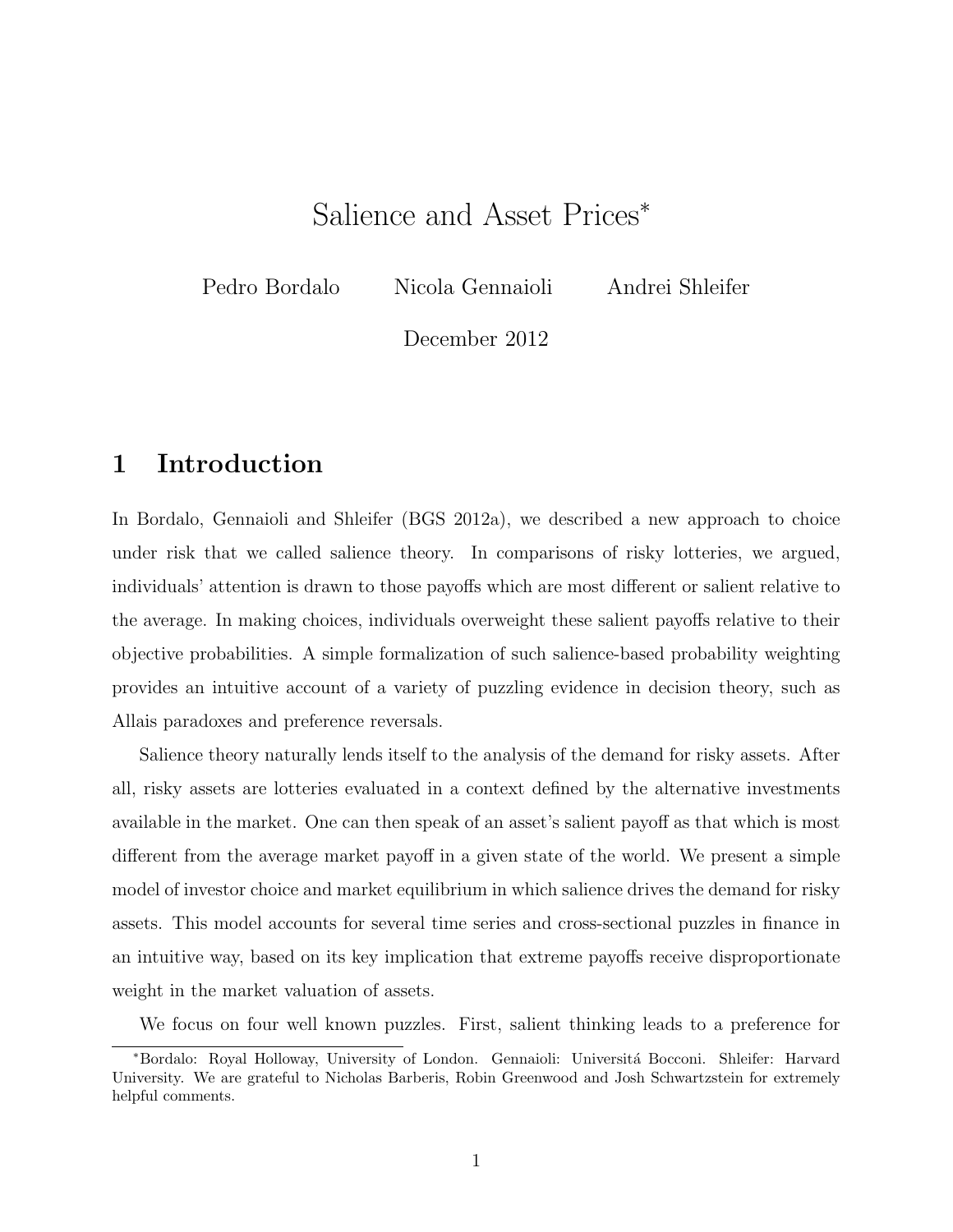assets characterized by the possibility of high, salient payoffs that are overweighted by investors. One type of such assets are those exhibiting positive skeweness. Barberis (2013) summarizes considerable evidence that investors in fact overvalue such assets. Second, our theory helps explain the growth-value puzzle: growth stocks are overpriced in the market because they have large salient upsides, while value stocks underpriced because they have salient downsides such as bankruptcy. Third, the model delivers a preference for safe assets over risky ones because, under the diminishing sensitivity property of salience introduced in BGS (2012a), investors focus on downside risks more than on equal-sized upside risks, leading to an undervaluation of risky assets. The model can thus generate an equity premium (Mehra and Prescott 1985). Fourth, our theory predicts counter-cyclical variation in aggregate stock market returns. In bad times, the risky asset's downside relative to the safe asset is salient, and hence the risky asset is underpriced. Conversely, in good times its upside is salient, leading to overvaluation and low expected returns. The logic of time varying expected returns is captured naturally in our model, because all we need is that investors focus on payoffs that are extreme relative to the safe asset.

Our model shares some predictions with approaches to asset pricing based on Prospect Theory (Kahneman and Tversky 1979), such as Barberis and Huang (2008) and Barberis, Huang and Santos (2001). We compare the two approaches after presenting the model.

#### 2 Asset Payoffs and Salience Weighting

There are two periods  $t = 0, 1$  and a measure 1 of identical investors. Each investor has a linear utility function defined over consumption  $(c_0, c_1)$  in the two periods. Risk aversion plays no role in our analysis, and neither does time discounting. At  $t = 0$ , each investor receives an endowment  $w_0$  of the consumption good, as well as one unit of each one of the  $J > 1$  available assets  $j = 1, ..., J$ . At  $t = 1$ , there are S states of nature  $s = 1, ..., S$ , each occurring with probability  $\pi_s$ , with  $\sum_{s=1}^S \pi_s = 1$ . Asset j pays dividend  $x_{js}$  in state  $s \in S$ at  $t = 1$ .

Take a generic asset j. The salience of its payoff  $x_{j,s}$  depends on how  $x_{j,s}$  compares to the average market payoff  $x_s = \sum_j x_{js}/J$  delivered by all the available assets in the same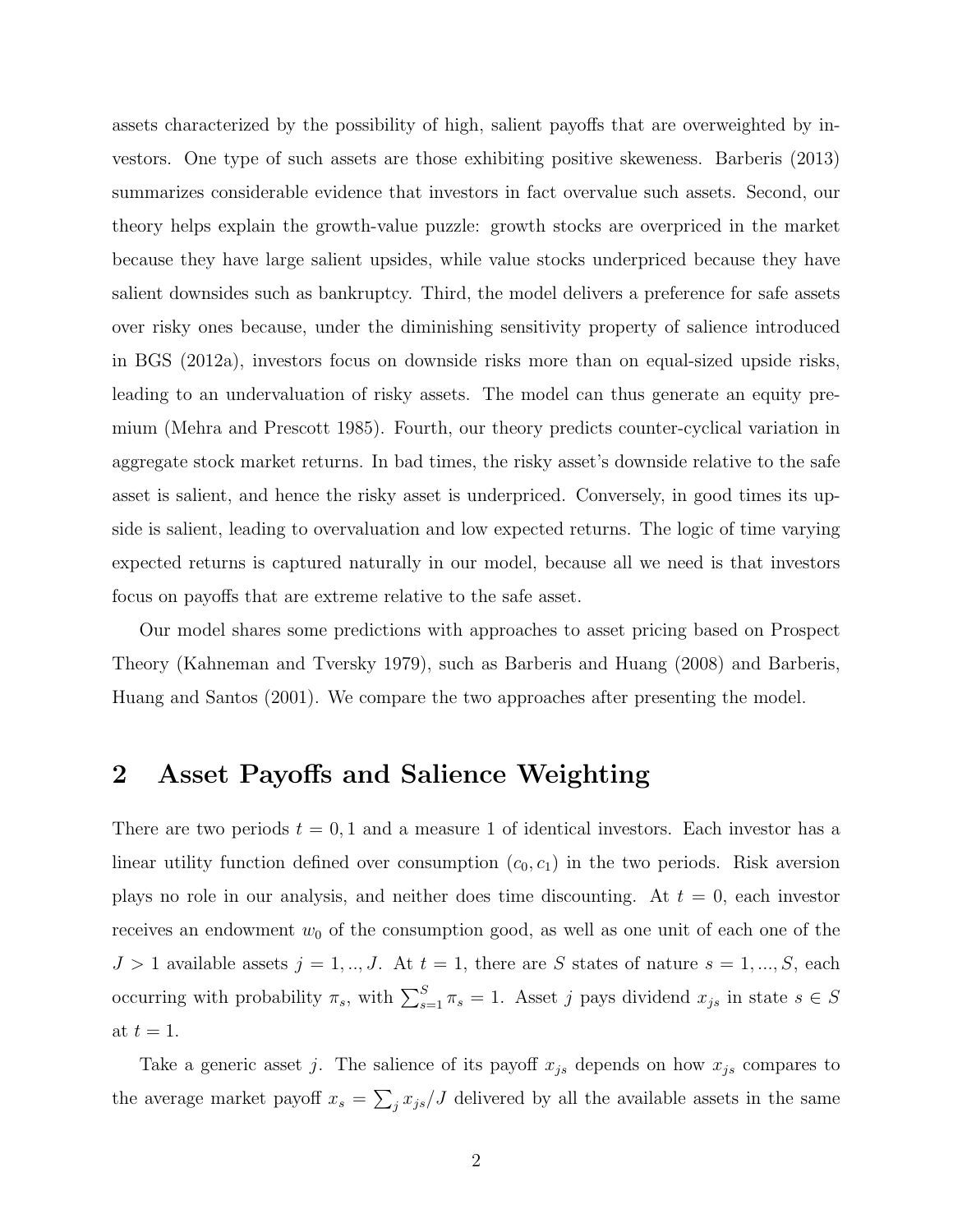state s. Salience is thus defined within the "narrow frame" of objective asset payoffs, and does not depend on investor-specific attributes such as own portfolio or wealth. Specifically, there is a function  $\sigma(\cdot, \cdot) : R^2 \to R$  such that the salience of payoff  $x_{j_s}$  for asset j is given by  $\sigma(x_{js}, x_s)$ . To capture some key features of perception, we assume - following BGS (2012a) that the salience function satisfies two properties: i) ordering: if interval  $[x, y]$  is contained in a larger interval  $[x', y']$ , then  $\sigma(x, y) < \sigma(x', y')$ ; ii) diminishing sensitivity: for all  $x, y > 0$ and any  $\epsilon > 0$ ,  $\sigma(x, y) > \sigma(x + \epsilon, y + \epsilon)$ . Following BGS (2012b), we balance these two properties by using a salience function that is symmetric and homogenous of degree zero:  $\sigma(\alpha x, \alpha y) = \sigma(x, y)$  for any  $\alpha > 0$ , with  $\sigma(0, 0) = 0$ . This implies that salience is an increasing function of the percentage difference between  $x$  and  $y$ , consistent with Weber's law. An example of a salience function satisfying these properties is  $\sigma(x, y) = |x - y|/(x + y)$ , where  $x, y > 0$ .

The payoff  $x_{js}$  that asset j pays in state s is more salient than the payoff  $x_{js'}$  it pays in state s' if and only if  $\sigma(x_{js}, x_s) > \sigma(x_{js}, x_{s})$ . Denote by  $r_{js}$  the salience ranking of  $x_{js}$ , which ranges from 1 (most salient) to S (least salient). In his valuation of asset j, the investor weights payoff  $x_{js}$  by  $\omega_{js} = \delta^{r_{js}} / \sum_{s'} \pi_{s'} \delta^{r_{js'}}$ . Here  $\delta \in (0,1]$  captures the degree to which the investor neglects non salient payoffs. If  $\delta = 1$ , the weight  $\omega_{js}$  is equal to 1 for all s. This is the case of a rational investor. If instead  $\delta < 1$ , the investor overweights salient payoffs at the expense of the non salient ones.

If an investor buys an amount  $\alpha_j$  of each asset  $j \in \{1, ..., J\}$  (where  $\alpha_j < 0$  means that he is selling asset j), his expected utility at  $t = 0$  is given by:

$$
\left(w_0 - \sum_j \alpha_j \cdot p_j\right) + \sum_s \pi_s \left(\sum_j (\alpha_j + 1) \cdot \omega_{js} \cdot x_{js}\right),\tag{1}
$$

The first term in (1) is the first period consumption, which equals the investor's wealth minus the expenditure incurred to buying assets. The second term in (1) is the expected value of the salience-weighted portfolio return (where  $\alpha_j + 1$  is the endowment of asset j plus any extra amount bought by the investor).

As in the Lucas (1978) tree model, an equilibrium consists of: i) optimal buying decisions  $\alpha_j$  by all investors, which come from maximising (1), and ii) market equilibrium  $\alpha_j = 0$ ,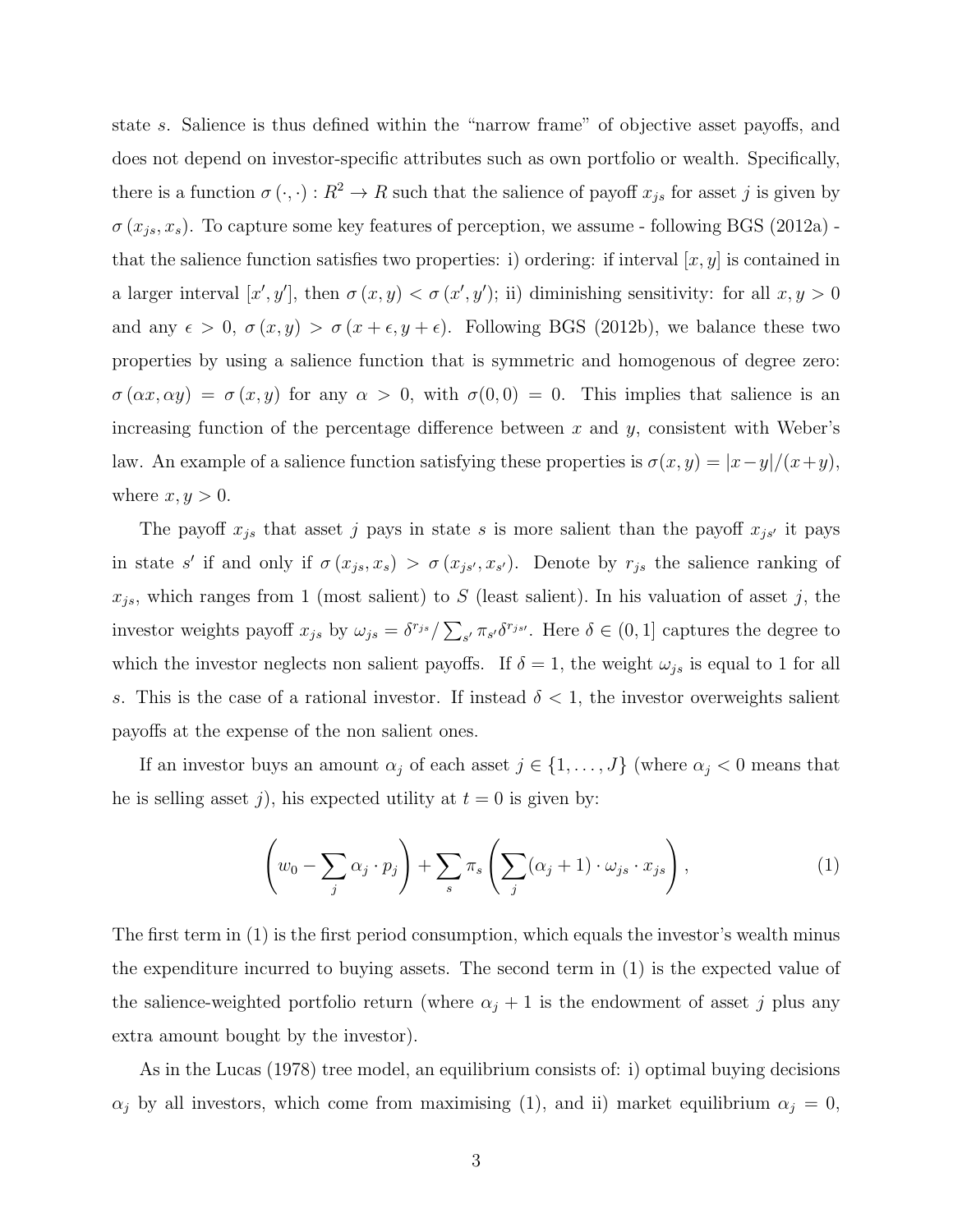for all  $j \in \{1, \ldots, J\}$ . The first order conditions of investor maximisation, combined with market equilibrium, yield the price of each asset  $j$ :

$$
p_j = \mathbb{E}[\omega_{js} \cdot x_{js}] = \mathbb{E}[x_{js}] + \text{cov}[\omega_{js}, x_{js}].
$$
\n(2)

Under risk-neutrality, the price of asset  $j$  is equal to the expected value of its future payoff  $x_{js}$  plus the covariance between payoffs and salience weights. When  $\delta = 1$ , there are no salience distortions, namely  $\omega_{js} = 1$  for all  $x_{js}$ . In this case,  $cov[\omega_{js}, x_{js}] = 0$  and the price of each asset j is its expected payoff  $\mathbb{E}[x_{js}]$ , the rational price. Since investors are risk neutral and do not discount the future, each risky asset yields a return equal to the interest rate of 1, and there is no demand for diversification.

When  $\delta < 1$ , each asset j commands a risk premium equal to  $-\text{cov}[\omega_{js}, x_{js}]$ . When the salient payoffs of an asset are the lowest ones, namely  $\text{cov}[\omega_{js}, x_{js}] < 0$ , the investor focuses on downside risks and demands a positive risk premium. When the salient payoffs are the highest ones, namely  $cov[\omega_{js}, x_{js}] > 0$ , the investor focuses on the asset's upside potential and the risk premium is negative.<sup>1</sup>

Equation (2) has the following implications:

- a) If the asset is perfectly correlated with the market portfolio, its price is "rational." An asset is misvalued only to the extent that it delivers unusually salient payoffs in some states of the world. Formally, when  $x_{js} = \lambda \cdot x_s$ , with  $\lambda > 0$  for all states s, all states are equally salient,  $\omega_{js} = 1$ , and  $\text{cov}[\omega_{js}, x_{js}] = 0$ .
- b) Although in equilibrium the investor holds the market portfolio, prices depend on each asset's idiosyncratic risk. To see this clearly, suppose that there is no aggregate risk, namely  $x_s = x$  in all states s. Any asset j then commands a risk premium due to idiosyncratic differences between its payoff  $x_{j}$  and the market payoff x. This phenomenon arises from a type of "narrow framing": salience is shaped by the payoffs of individual assets, not by the investor's portfolio. When thinking about buying an

<sup>&</sup>lt;sup>1</sup>Expression (2) suggests that, in a more general setting with time discounting and non-linear utility, salience distortions modify the stochastic discount factor (Campbell 2000), shifting the weights put on future payoffs in a context-dependent and asset-specific way.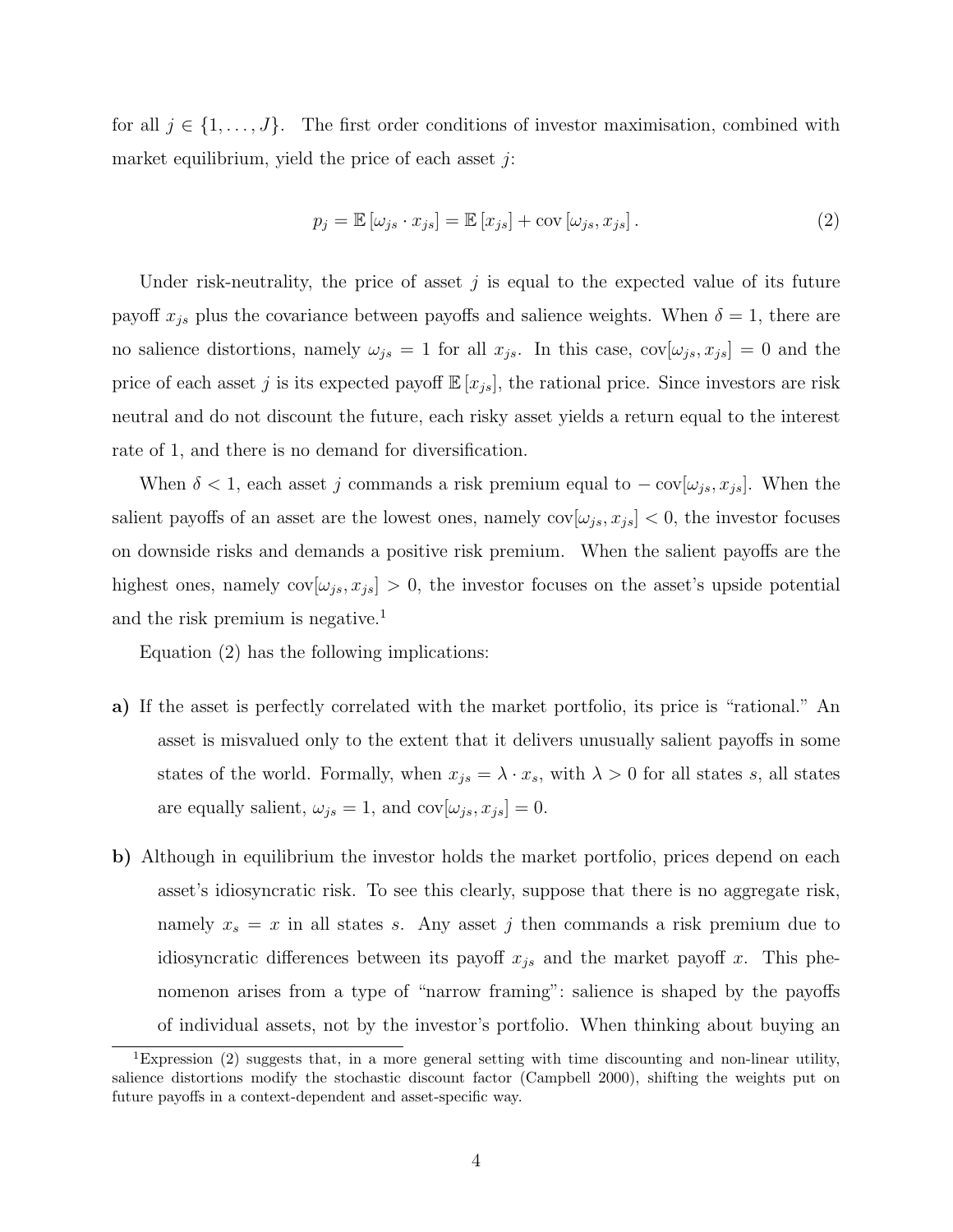extra share of Facebook stock, investors focus on the billion users and potential extraordinary profits, and not on the impact the stock has on the payoff of the overall portfolio.

c) An investor's willingness to pay for an asset is context dependent. Holding constant the payoff distribution of an asset j, the investor's willingness to pay for it depends on the payoff distribution of the market  $(x_s)_{s \in S}$ , and not (just) on the investor's own portfolio. Changes in background context affect the salience of an asset's payoffs and thus its price.

The implication that idiosyncratic risk affects security valuations is consistent with a good deal of empirical evidence (Barberis 2013, Boyer, Mitton and Vorkink 2010). The intuition is straightforward and plausible: investors think about individual assets, focus on their upsides and downsides, and value them according to what draws their attention. The next question is exactly what this implies for cross-sectional patterns of asset pricing.

#### 3 Taste for Skewness and the Growth-Value Puzzle

Suppose that there are three states of nature,  $s = 1, 2, 3$ , and that the market has no aggregate risk, so that its payoff is  $x_s = x$  in all states. Asset j delivers a high payoff,  $x_{j1} = x + G$ , in state 1, the market payoff  $x_{j2} = x$  in state 2, and a low payoff  $x_{j3} = x - L$  in state 3. For simplicity, assume that  $\pi_1 G = \pi_3 L$ . The expected payoff of the asset, and thus its rational price, is then equal to the market's,  $p_j = x$ .

For our investor, the salience of  $x_{j_s}$  depends on how this payoff compares to the market payoff x. The upside is more salient than the downside when  $\sigma(x+G, x) > \sigma(x-L, x)$ . From homogeneity of degree zero of the salience function  $\sigma$ , this holds if and only if  $(x +$  $G(x - L) > x^2$ , or equivalently

$$
G > \frac{L}{1 - L/x} \tag{3}
$$

The upside of asset j is likely to be salient if j features a large gain  $G$  (with a low probability) and a small loss  $L$  (with a high probability) relative to its average payoff x. Keeping x fixed, condition  $(3)$  is more likely to hold the more positively skewed j is. As the level of all payoffs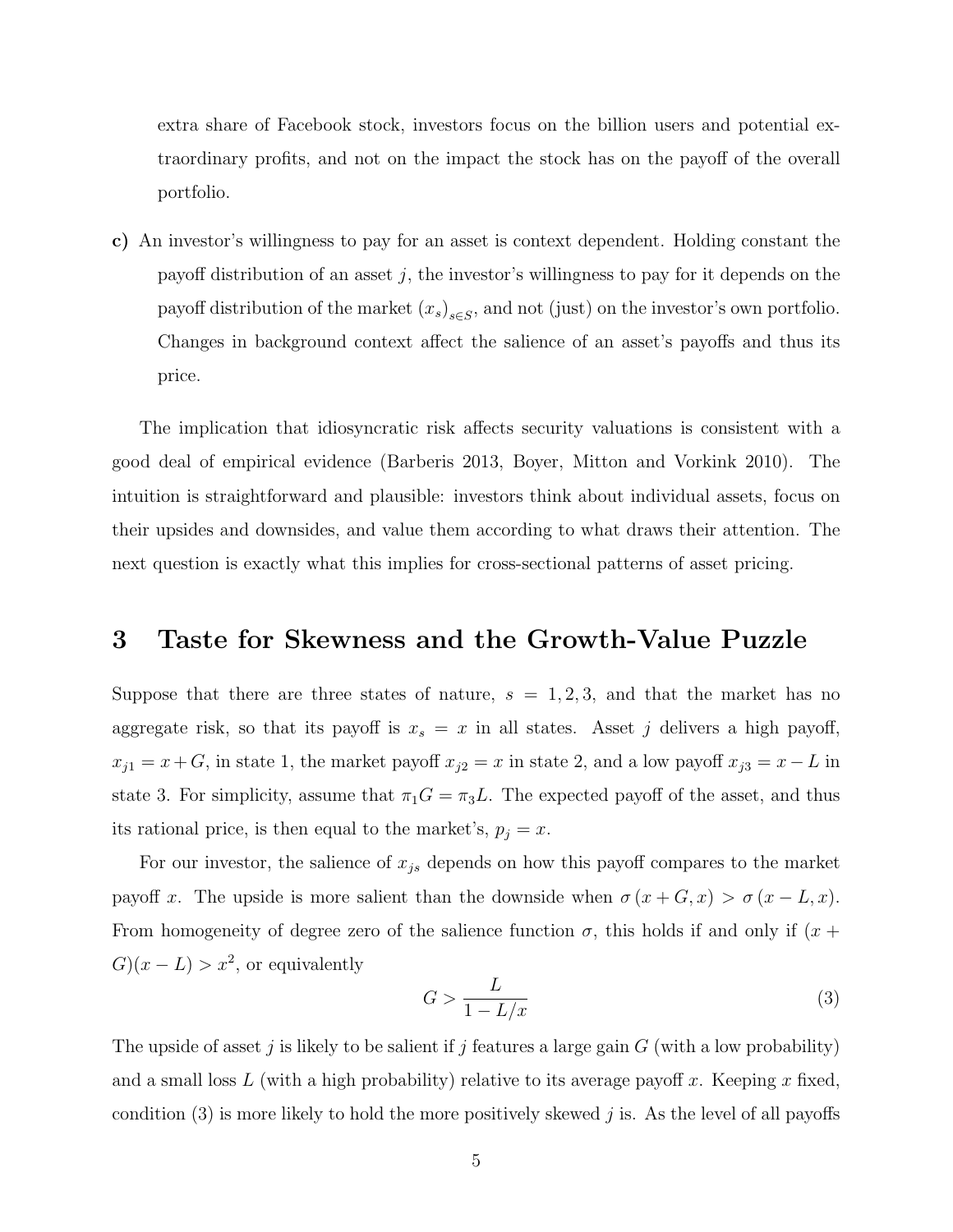increases  $(x \text{ rises})$  diminishing sensitivity becomes weaker, and the salience of payoffs is determined by the ordering property. In the limit, the investor focuses on the asset's upside as long as  $G > L$ .

The salience ranking pins down the payoff weights  $\omega_{j1}, \omega_{j2}, \omega_{j3}$ . Given these weights, and under the assumption that  $\pi_1 G = \pi_3 L$ , the price of the asset is given by:

$$
p_j = x + \pi_1 G \cdot [\omega_{j1} - \omega_{j3}]. \tag{4}
$$

Whether local thinking causes the asset to be over- or under-priced relative to its expected payoff x depends on whether condition (3) holds. When (3) holds, the high payoff  $x + G$ is salient. As a result,  $\omega_{j1} > \omega_{j3}$  and the asset is over-priced: investors overweight the opportunity of obtaining the high payoff  $x + G$ . When condition (3) is violated, the asset's low payoff  $x - L$  is salient. Now  $\omega_{j3} > \omega_{j1}$  and the asset is under-priced: investors fear the risk of obtaining the low payoff  $x - L$ .

This mechanism provides insight into the well-known empirical finding (Fama and French 1992, Lakonishok, Shleifer and Vishny 1994) that value stocks - those with low stock market prices relative to measures of "fundamentals" such as assets or earnings - earn higher average returns than growth stocks - those with high market prices relative to measures of fundamentals. In our model, asset  $j$  fits the definition of a "value stock" if it delivers a small upside G with high probability  $\pi_1$  and a big downside L, such as bankruptcy, with a low probability  $\pi_3$  (recall that  $\pi_1G = \pi_3L$ ). In this case, condition (3) does not hold. As a consequence, the investor magnifies the downside risk of the value stock,  $\omega_{j3} > \omega_{j1}$ , so that by Equation  $(4)$  the asset is underpriced. Alternatively, asset j is a "growth stock" if it yields a big upside G with a low probability  $\pi_1$  and a small downside L with a high probability  $\pi_3$ . In this case, if condition (3) holds, the investor thinks of the growth stock as an opportunity to obtain a large windfall. This investor partly neglects the fact that the growth stock has a sizeable objective probability of a low payoff. From Equation (4) such an asset is overpriced. In sum, in our model growth stocks are overvalued because, in contrast to value stocks, they have the possibility of delivering a very high payoff (e.g. become the next Google). In focusing on the role of payoffs (as opposed to probabilities), condition (3)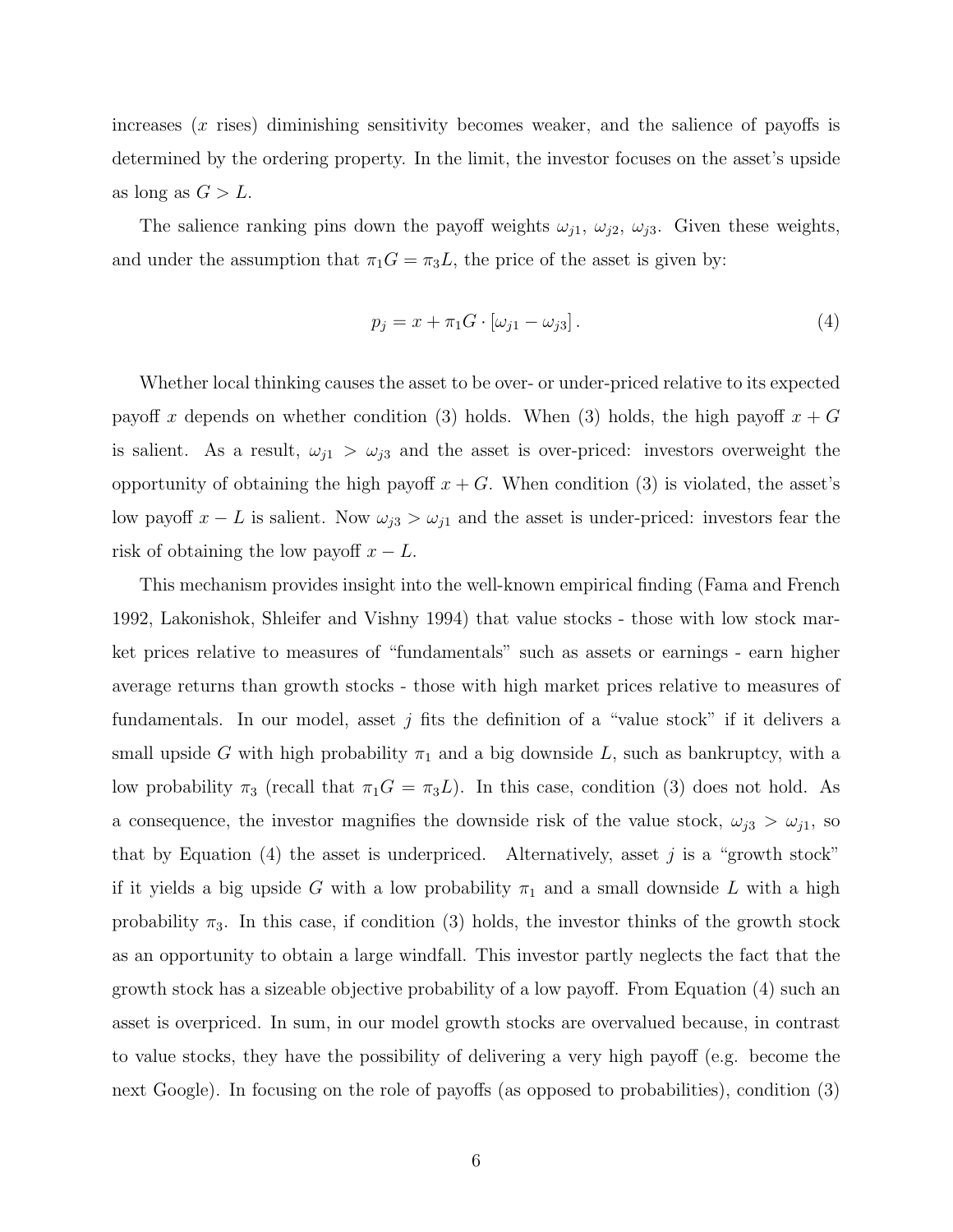differs from (in fact is stronger than) positive skewness.

This implication of the model is consistent with the empirical evidence we already mentioned, but it goes further than that. Fama and French (1992) conjecture that value stocks earn higher average returns because they are disproportionately exposed to a separate risk factor, which they refer to as distress risk. Subsequent research, however, failed to find evidence that value stocks are particularly risky (Lakonishok et al 1994, LaPorta et al 1997). Campbell, Hilscher and Szilagyi (2008) find that stocks of companies vulnerable to the risk of bankruptcy if anything earn lower average returns, contrary to the Fama-French view that "value" reflects bankruptcy risk. In our model value stocks are not fundamentally riskier, but the possibility of their bankruptcy (or a very low payoff) is salient to investors, causing undervaluation. In contrast, growth stocks may themselves have a high risk of bankruptcy, but it is their greater upside that attracts investors' attention, causing overvaluation. The model thus puts together the Fama-French intuition that investors fear bankruptcy of value stocks with the observation that this possibility is salient and thus exaggerated.

More generally, this example shows that the extent to which certain asset payoffs "stand out" relative to the market may cause – through salience – distortions in the perception of asset specific risks and thus of asset prices, for instance helping to explain why rightskewed assets tend to be overvalued. Barberis (2013) reviews a large body of evidence, from individual stocks to IPOs, pointing to an overpricing of right skewed assets in markets.

Since salience depends on the market context, our model also predicts that the overpricing of growth stocks should vary with market conditions. Holding constant the prospects of an individual right-skewed asset, improvements in market conditions should reduce its overpricing relative to other assets in the market. We now consider explicitly the phenomenon of time varying risk premia in our model.

#### 4 Time Varying Risk Premia

To analyze the implications of our model for time varying risk premia, suppose there are only two assets in the market  $(J = 2)$ : a risk free asset F with constant payoff f, and a risky asset that delivers a high payoff,  $x_{j1} = x + G$ , in state 1 that occurs with probability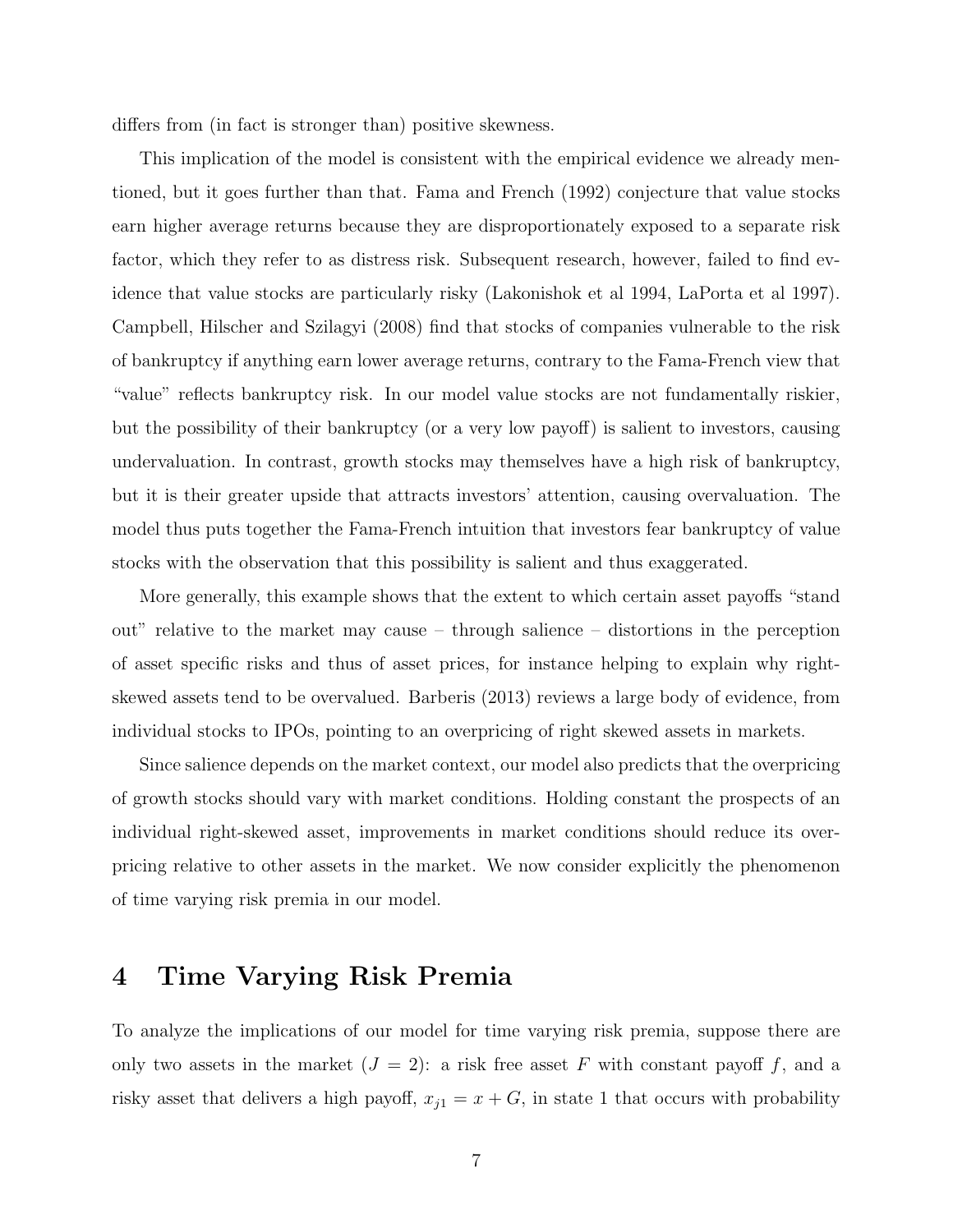π, and a lower payoff  $x_{i2} = x$  in state 2 that occurs with probability  $1 - π$ . We assume that the sure payoff lies between the highest and lowest risky payoff, namely  $x < f < x + G$ .

The average market payoff is then equal to  $x_1 = (x+G+f)/2$  in state 1 and  $x_2 = (x+f)/2$ in state 2, so that the market displays aggregate risk. In this context, we can think of "good times" as x being large, potentially close to f. Bad times are defined as low x. The variance of the risky asset does not depend on the times, i.e. does not depend on x. We also consider what happens if good times are defined by  $\pi$  being large.

The safe asset is priced at  $f$ , so that it provides a return equal to the interest rate of 1. In a rational world, the risky portfolio is priced at  $p = x + \pi G$ . Since the investor is risk neutral, the price changes one for one with  $x$ , and the asset again yields a return of 1. Consider now the case of salient thinking. The investor perceives the risky asset's downside to be salient when

$$
\frac{x+G}{(x+G+f)/2} < \frac{(x+f)/2}{x},\tag{5}
$$

while its upside is salient otherwise.

Condition (5) says that the downside is salient when the risky asset's loss relative to the safe asset is proportionally larger than its gain. Given a salience ranking, the price of the risky asset is then given by:

$$
p = x + \omega_1 \pi G. \tag{6}
$$

By comparing p with the fundamental price  $x+\pi G$ , we see that the risky asset is underpriced (the risk premium is positive) when its downside is salient, because in this case  $\omega_1 = \delta/(\pi \delta +$  $[1 - \pi]$ ) < 1. In contrast, the risky asset is overpriced (the risk premium is negative) when its upside is salient, because in this case  $\omega_1 = 1/(\pi + [1 - \pi]\delta) > 1$ .

Equation (6) implies that the risk premium  $(1 - \omega_1) \pi G$  is countercyclical for two reasons:

a) The risk premium decreases in the average payoff  $x$ . This is because salience switches as market conditions change. When the fundamentals  $x$  of the risky asset deteriorate, its upside  $x + G$  gets closer to the safe payoff f. This makes the downside of the risky asset salient, triggering a positive risk premium. When instead the fundamentals  $x$  of the risky asset improve, its downside x gets closer to the safe payoff  $f$ . In this case, the risky asset's upside becomes salient, and the risk premium turns negative.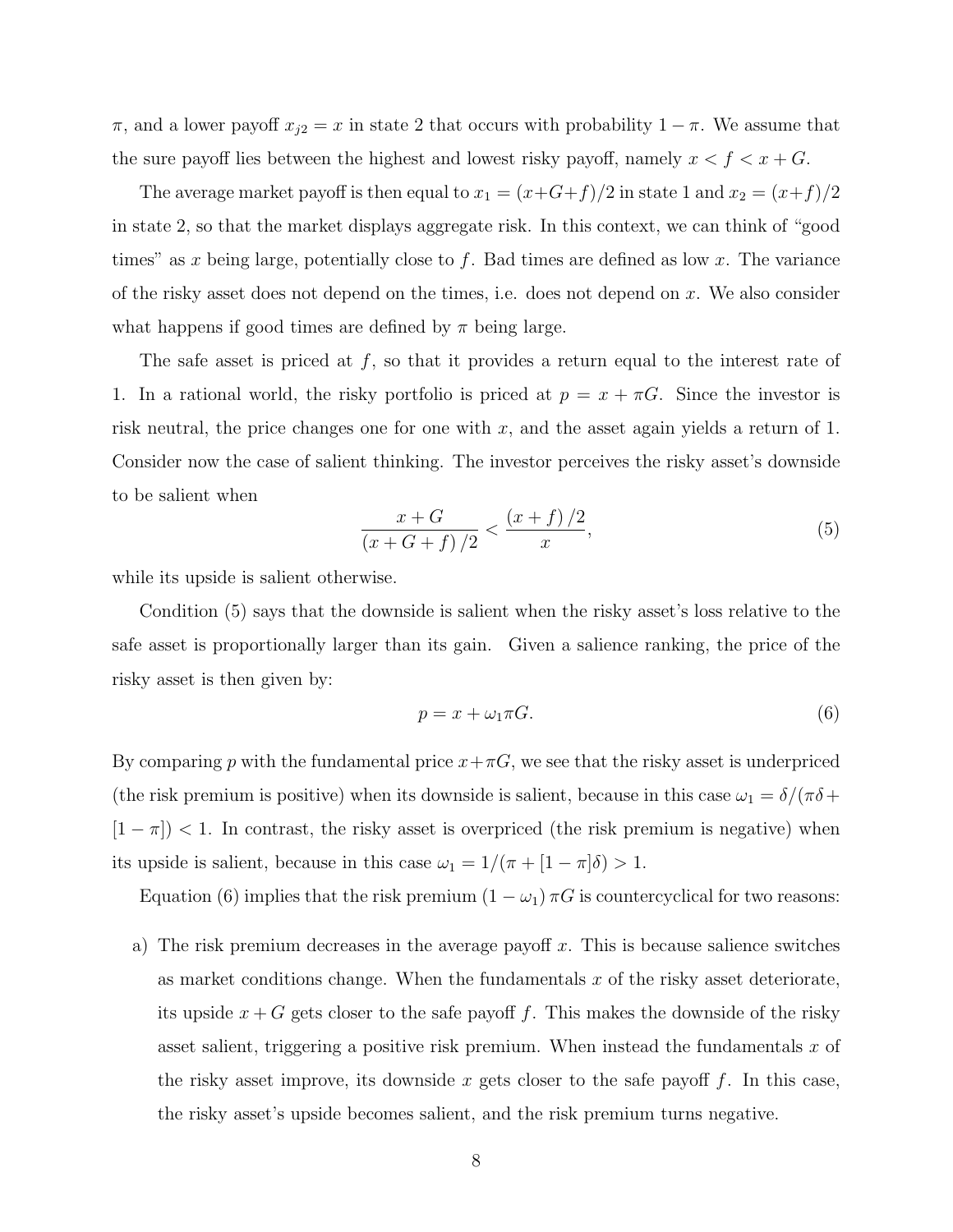b) Investors overreact to news about salient outcomes and undereact to news about nonsalient outcomes. An increase in the risky asset's upside  $G$  causes a disproportionate increase in its price, and thus a reduction in the risk premium, if the upside is salient and  $\omega_1 > 1$ . Salience can similarly magnify the price effect of a change in the probability of a salient payoff. In our two-state example, is turns out that if the risky asset's downside is salient so that the risk premium is positive (i.e.,  $\omega_1 < 1$ ) then, provided  $\pi > 1/(1+\sqrt{\delta})$ , an increase in  $\pi$  reduces the risk premium. If the probability of the asset's upside is not too small, the investor overreacts to good news.<sup>2</sup>

This example is readily extended to include many risky assets. Since most risky assets are not sufficiently right skewed relative to the market, their downsides are salient, by the diminishing sensitivity property of salience. This leads to an overall under-valuation of the market, an equity premium (Mehra and Prescott 1985).<sup>3</sup> Still, as the example above shows. some right skewed risky assets may be overvalued. Since right skewed stocks are more likely to be overvalued in good times, the model generates, in the aggregate, a counter-cyclical (positive) risk premium.

The role of market movements in affecting, though salience, the risks that investors attend to can help shed light on the observed countercyclical variation in risk premia (Campbell and Shiller 1988). The intuition here, however, is purely behavioral: when fundamentals are good, investors focus on the upside of future payoffs, and overvalue the market. When fundamentals are poor, investors focus on the downside of market returns, and hence undervalue the market.

<sup>&</sup>lt;sup>2</sup>When  $\pi$  goes up, two things happen. First, the non-salient upside becomes more likely. Investors underreact to this positive news. Second, the salient downside becomes less likely. Investors overreact to underreact to this positive news. Second, the salient downside becomes less likely. Investors overreact to this positive news. The second effect is stronger than the first when  $\pi > 1/(1 + \sqrt{\delta})$ . Given the effect of salience in decision weights, shifts in low probabilities – in this case, the probability of the downside – have a stronger impact on decisions than shifts in high probabilities (BGS 2012a).

<sup>3</sup>We assume that when an investor evaluates a portfolio, he evaluates each underlying asset based on its asset-specific salience ranking. In this way, when investors are risk neutral, the price of a diversified portfolio equals the sum of the prices of the individual assets composing it (there is no riskless arbitrage). This means the market portfolio as a whole is undervalued, namely there is an equity premium, if and only if the assets are on average undervalued. From Equation (2) this holds when  $\sum_j \text{cov}_s [\omega_{js}, x_{js}] < 0$ .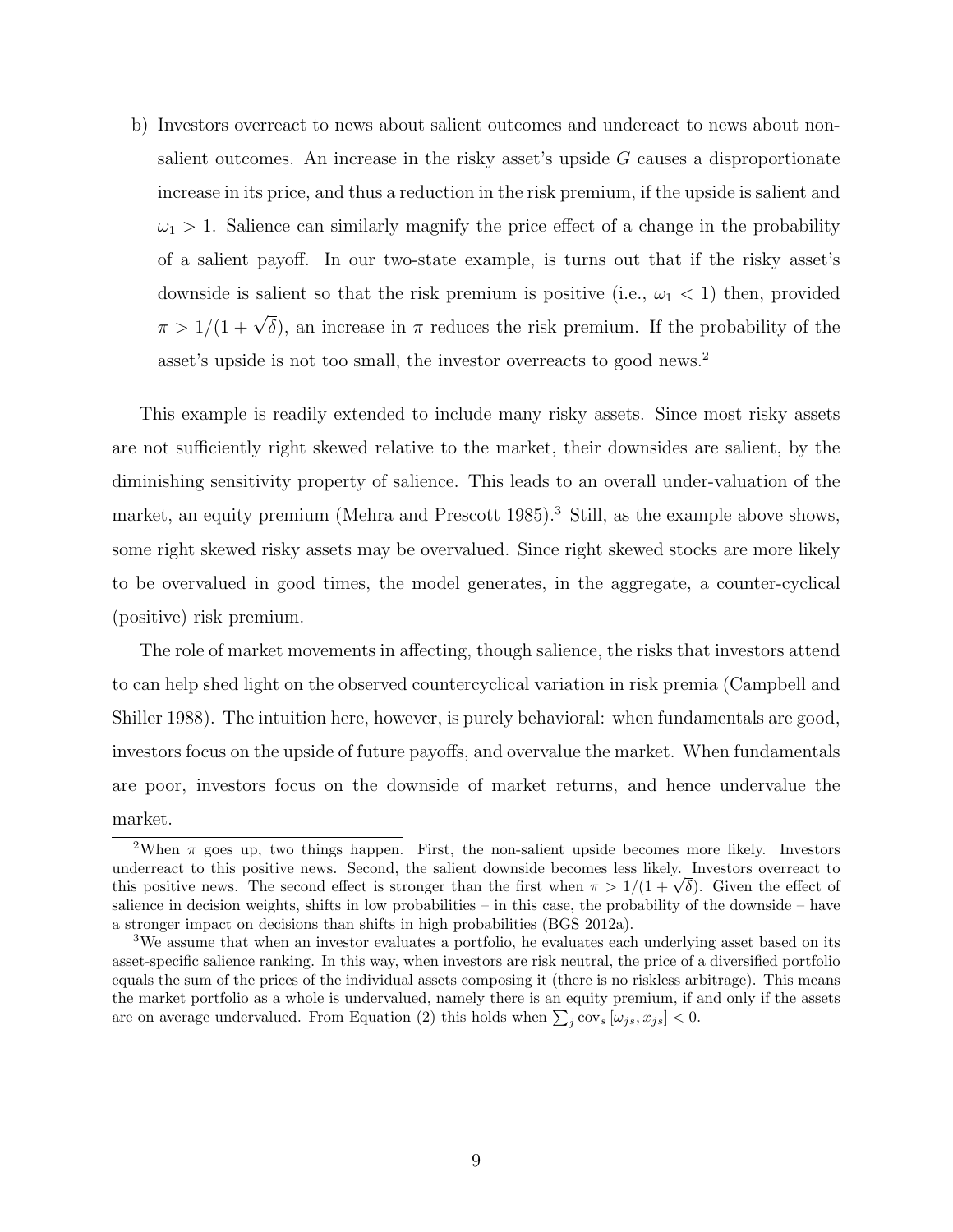### 5 Conclusion

We conclude by comparing our paper to the work based on Prospect Theory. Barberis and Huang (2008) study the implications of probability weighting for the cross section of stock returns. They show that overweighting small probabilities associated with extreme events leads to the pricing of idiosyncratic skewness. In our model, extreme payoffs are overweighted not because they have small probabilities but because they are salient relative to the market payoff. This has two implications. First, in our model the relevant notion of positive skewness is not defined in isolation, but relative to alternative investments. Second, in our model investors over-react to changes in the probability of salient payoffs, regardless of whether these payoffs are likely or unlikely to begin with.

These features allow us to naturally account for time varying risk premia. It is harder for Prospect Theory's standard probability weighting function to do so, unless it is assumed that during booms individual assets become more positively skewed. In a recession, when the objective probability of left tail payoffs increases, standard probability weighting would imply that the low payoff will be less over-weighted than before. Similarly, when the objective probability of right tail payoffs decreases, the high payoff will be more over-weighted than before. This suggests that risk aversion should increase in good times and decrease in bad times, which appears counterfactual.

To address these problems, models using Prospect Theory rely on its other features to explain the evidence, particularly loss aversion and time-varying reference points. Benartzi and Thaler (1995) show that loss averse investors require a large premium to hold equity. Barberis, Huang and Santos (2001) extend this argument to a dynamic setting, in which recent gains or losses are only slowly incorporated into an investor's reference point, leading to shifts in his risk aversion. Because the investor eventually adapts his reference point, this effect is only temporary. In contrast, our model predicts that the equity premium is driven by the salience of objective market payoffs. As a result, the equity premium is demanded by all investors, regardless of their recent experience (if any) in the market.

In sum, our model can account for the basic cross-sectional and time-series puzzles in asset pricing using one simple idea that an investor focuses on salient payoffs of an asset, which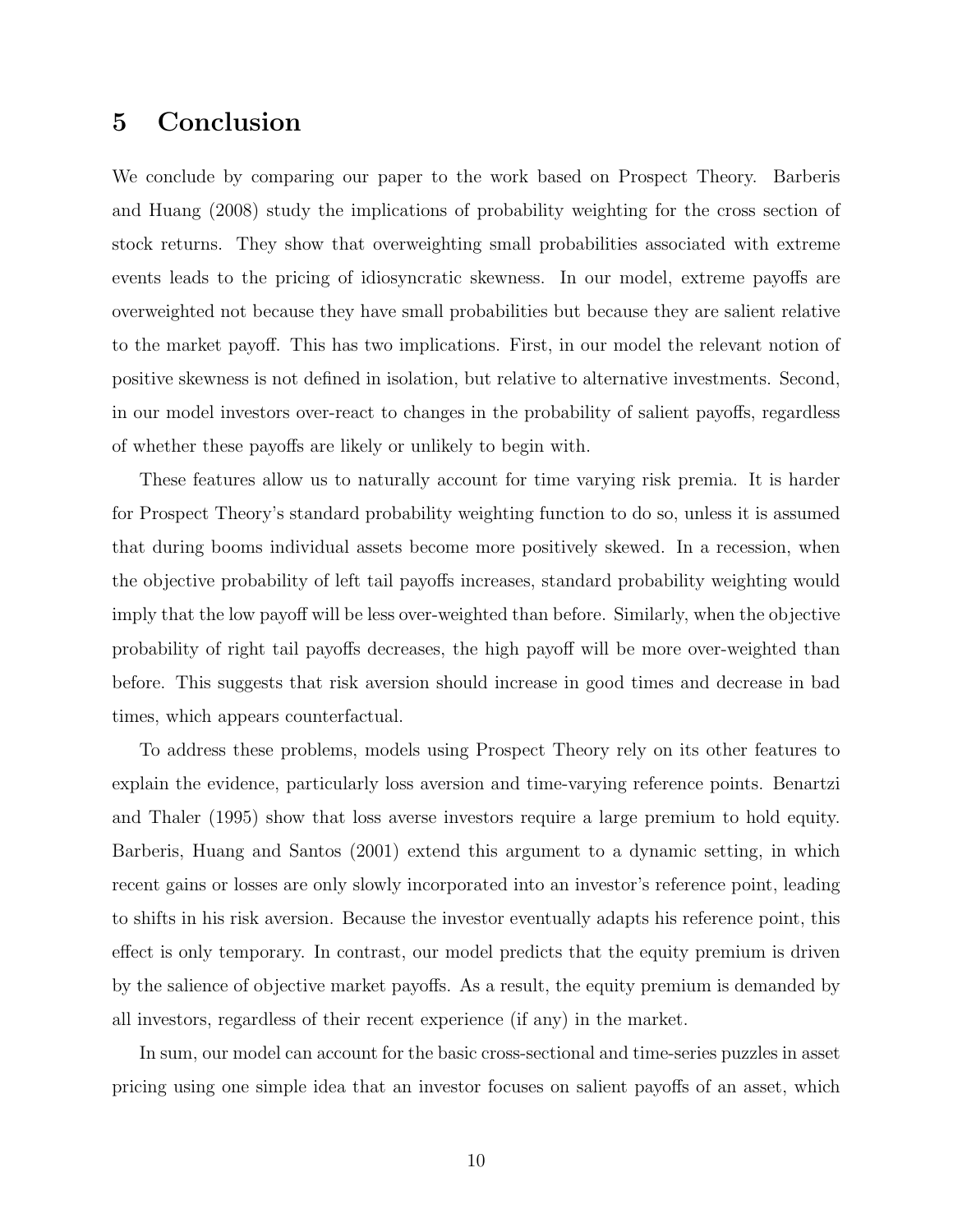are those that stand out from the average (market portfolio that includes the riskless asset). As a consequence, assets with large upsides are overpriced. Assets with large downsides are underpriced. The model yields several new implications, and can be extended to risk averse investors and to more dynamic environments. We leave this to future work.

#### References

Barberis, Nicholas, Ming Huang and Tano Santos. 2001. "Prospect Theory and Asset Prices," Quarterly Journal of Economics, 116 (1):  $1 - 53$ .

Barberis, Nicholas and Ming Huang. 2008. "Stocks as Lotteries: The Implications of Probability Weighting for Security Prices". American Economic Review, 98 (5): 2066 – 2100.

Barberis, Nicholas. 2013. "Thirty Years of Prospect Theory in Economics: A Review and Assessment," Journal of Economic Perspectives, Forthcoming.

Benartzi, Shlomo and Richard Thaler. 1995. "Myopic Loss Aversion and the Equity Premium Puzzle," Quarterly Journal of Economics, 110 (1):  $73 - 92$ .

Bordalo, Pedro, Nicola Gennaioli and Andrei Shleifer. 2012a. "Salience Theory of Choice under Risk," Quarterly Journal of Economics, 127 (3): 1243 – 1285.

Bordalo, Pedro, Nicola Gennaioli and Andrei Shleifer. 2012b. "Salience and Consumer Choice," NBER Working Paper No. 17947.

Boyer, Brian, Todd Mitton and Keith Vorkink. 2010. "Expected Idiosyncratic Skewness," Review of Financial Studies, 23 (1): 169 – 202.

Campbell, John. 2000. "Asset Pricing at the Millennium," Journal of Finance, 55 (4): 1515  $-1567.$ 

Campbell, John, and Robert Shiller. 1988. "The Dividend-Price Ratio and Expectations of Future Dividends and Discount Factors," Review of Financial Studies, 1 (3): 195 – 228.

Campbell, John, Jens Hilscher and Jan Szilagyi. 2008. "In Search of Distress Risk," Journal of Finance, 63 (6): 2899 – 2939.

Fama, Eugene, and Kenneth French. 1992. "The Cross-Section of Expected Stock Returns," *Journal of Finance*, 47 (2):  $427 - 466$ .